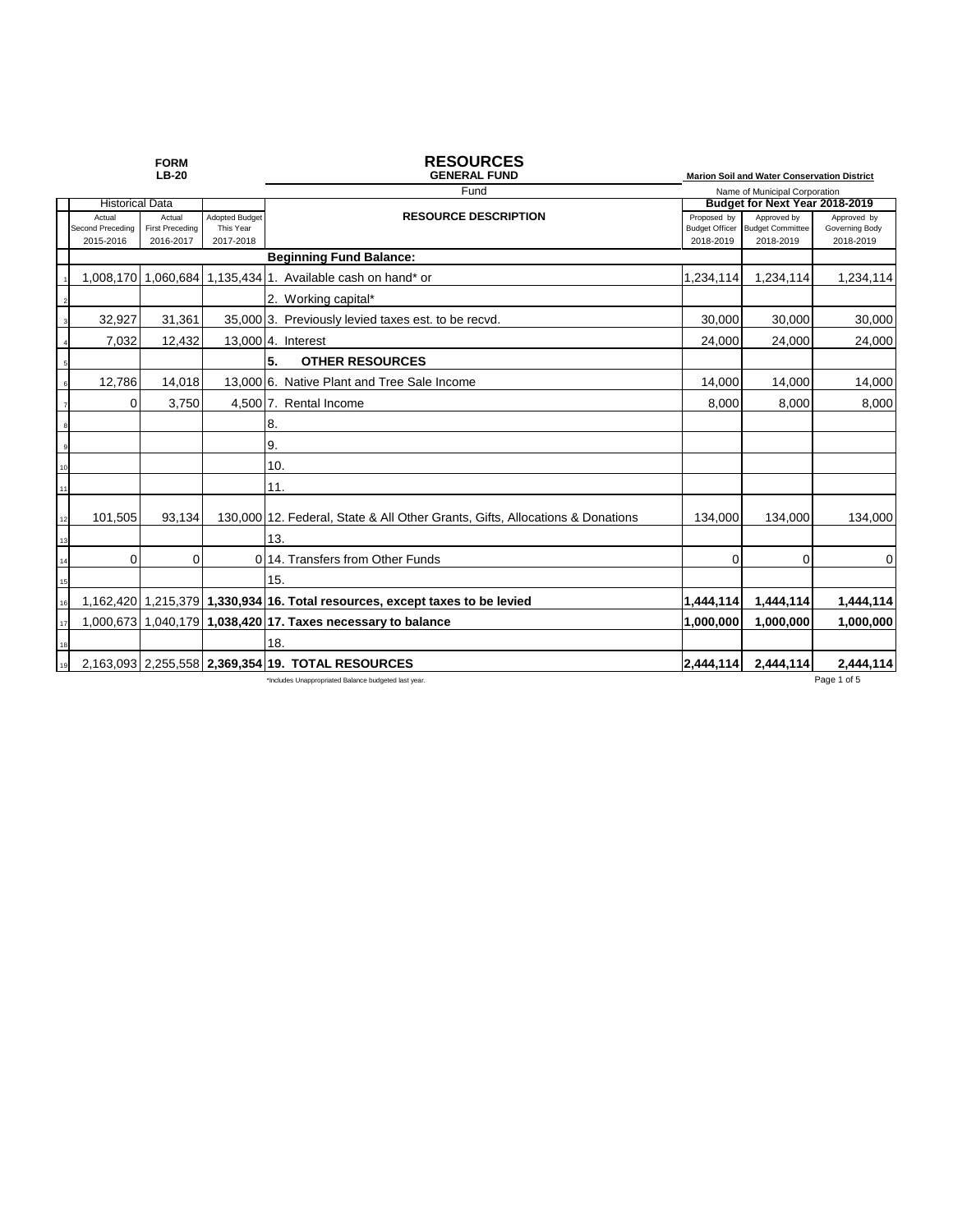## **FORM DETAILED EXPENDITURES LB 31 GENERAL FUND Marion Soil and Water Conservation District**

|    | Name of Fund<br><b>Historical Data</b> |                        |                       | Name of Municipal Corporation<br>Budget for Next Year 2018-2019                                                       |                       |                         |                |
|----|----------------------------------------|------------------------|-----------------------|-----------------------------------------------------------------------------------------------------------------------|-----------------------|-------------------------|----------------|
|    | Actual                                 | Actual                 | <b>Adopted Budget</b> | <b>EXPENDITURE DESCRIPTION</b>                                                                                        | Proposed by           | Approved by             | Approved by    |
|    | Second Preceding                       | <b>First Preceding</b> | This Year             |                                                                                                                       | <b>Budget Officer</b> | <b>Budget Committee</b> | Governing Body |
|    | 2015-2016                              | 2016-2017              | 2017-2018             |                                                                                                                       | 2018-2019             | 2018-2019               | 2018-2019      |
|    |                                        |                        | 8                     | Full Time Equivalent Employees (FTE)                                                                                  | 9.75                  | 9.75                    | 9.75           |
|    |                                        |                        |                       | <b>1. PERSONNEL SERVICES</b>                                                                                          |                       |                         |                |
|    | 425,331                                | 430,529                |                       | 570,000 2. Wages                                                                                                      | 570,000               | 570,000                 | 570,000        |
|    | 36,084                                 | 38,513                 |                       | 53,625 3. Social Security/Unemployment/Workers Comp.                                                                  | 53,625                | 53,625                  | 53,625         |
|    | 0                                      | 2.222                  |                       | 35,000 4. Compensated Absences (Vacation/Comp. Time)                                                                  | 35,000                | 35,000                  | 35,000         |
|    | 61,049                                 | 75,730                 |                       | 5. Health, Dental, Other Types of Insurance Coverages (i.e. Short or Long-<br>117,500 term Disability, Accident etc.) | 125,000               | 125,000                 | 125,000        |
|    | 24,455                                 | 26,194                 |                       | 42.000 6. Retirement                                                                                                  | 42,000                | 42,000                  | 42,000         |
|    | 1,602                                  | 1,953                  |                       | 3,500 7. Life Insurance                                                                                               | 3,500                 | 3,500                   | 3,500          |
|    | 1,850                                  | 3,750                  |                       | 5,000 8. Personnel Awards                                                                                             | 5,000                 | 5,000                   | 5,000          |
|    |                                        |                        |                       |                                                                                                                       |                       |                         |                |
|    | 2,944                                  | 8,000                  |                       | 12,000 9. 125 Cafeteria Plan Expenses/Additional Insurances/Coverages                                                 | 12,000                | 12,000                  | 12,000         |
|    | 553,315                                | 586,892                |                       | 838,625 10. TOTAL PERSONNEL SERVICES                                                                                  | 846,125               | 846,125                 | 846,125        |
|    |                                        |                        |                       | <b>11. MATERIALS AND SERVICES</b>                                                                                     |                       |                         |                |
|    | 3.934                                  | 8,394                  |                       | 40.000 12. Professional Services                                                                                      | 40.000                | 40.000                  | 40,000         |
|    | 61,979                                 | 66,599                 |                       | 125,000 13. Contracted Services                                                                                       | 125,000               | 125,000                 | 125,000        |
|    | 7,290                                  | 7,373                  |                       | 9,000 14. Annual Meeting & Report                                                                                     | 9,000                 | 9,000                   | 9,000          |
|    | 6,378                                  | 6,825                  |                       | 9,000 15. Staff and Director Travel and Training                                                                      | 9.000                 | 9,000                   | 9,000          |
|    | 12,574                                 | 11,292                 |                       | 15,000 16. Organizational Dues and Subscriptions                                                                      | 15,000                | 15,000                  | 15,000         |
| 17 | 173,336                                | 179,336                |                       | 206,000 17. Office Rent/Maintenance & Office Leasing Realtor Commissions                                              | 196,000               | 196,000                 | 196,000        |
|    | 3,073                                  | 3,122                  |                       | 3,919 18. Telephone and Cell Phones and Security System                                                               | 4,000                 | 4,000                   | 4,000          |
|    | 11,319                                 | 16,142                 |                       | 19,000 19. Insurance & Fidelity Bond                                                                                  | 20,000                | 20,000                  | 20,000         |
|    | 14,982                                 | 14,814                 |                       | 15,500 20. Computer System Monthly Maintenance                                                                        | 15,500                | 15,500                  | 15,500         |
|    | 5,850                                  | 5,850                  |                       | 5,900 21. Audit                                                                                                       | 10,000                | 10.000                  | 10,000         |
|    | 6,201                                  | 5,995                  |                       | 12,000 22. Office Supplies and Janitorial Supplies                                                                    | 10,000                | 10,000                  | 10,000         |
|    | 2,454                                  | 3,711                  |                       | 6,000 23. Postage                                                                                                     | 4,000                 | 4,000                   | 4,000          |
|    | 331                                    | 81                     |                       | 200 24. Reference Books                                                                                               | 200                   | 200                     | 200            |
|    | 2,374                                  | 1,073                  |                       | 2,000 25. Large Job Printing/Copying                                                                                  | 3,000                 | 3,000                   | 3,000          |
|    | 1,438                                  | 1,458                  |                       | 2.000126. DSL Internet                                                                                                | 2,500                 | 2,500                   | 2,500          |
|    | 2,835                                  | 2,617                  |                       | 4,000 27. Equipment Rental/Lease                                                                                      | 4,000                 | 4,000                   | 4,000          |
|    | 2,426                                  | 3,465                  |                       | 4,000 28. Vehicle Maintenance Expense                                                                                 | 4,000                 | 4,000                   | 4,000          |
|    | $\Omega$                               | 40                     |                       | 2,500 29. Field Supplies                                                                                              | 1,000                 | 1,000                   | 1,000          |
|    | 318,774                                | 338,187                |                       | 481,019 30. SUB-TOTAL OPERATIONS MATERIAL AND SERVICES                                                                | 472,200               | 472,200                 | 472,200        |

Page 2 of 5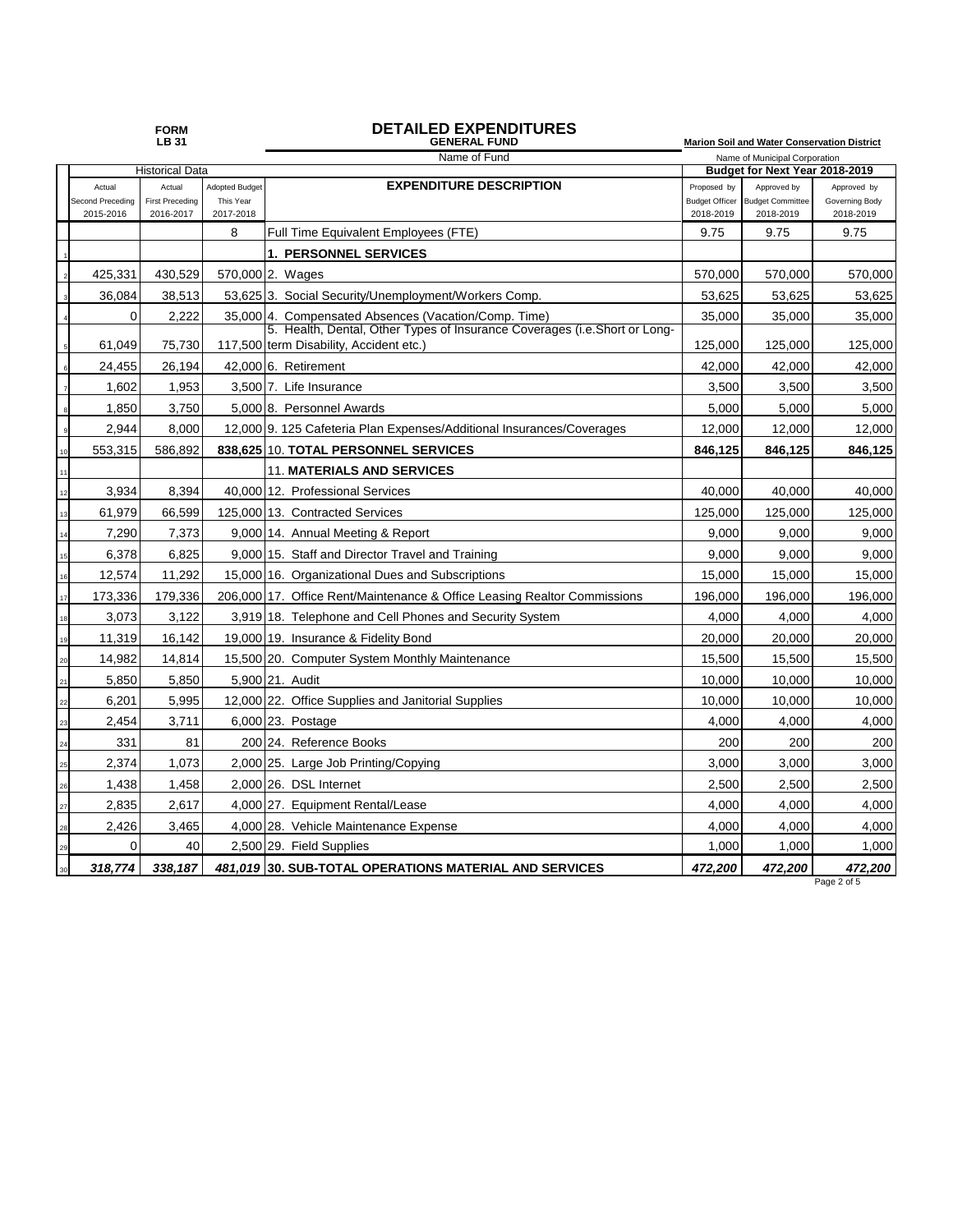|    | <b>DETAILED EXPENDITURES</b><br><b>FORM</b> |                                     |                        |                                                                          |                                    |                                                                 |                             |  |
|----|---------------------------------------------|-------------------------------------|------------------------|--------------------------------------------------------------------------|------------------------------------|-----------------------------------------------------------------|-----------------------------|--|
|    |                                             | <b>LB 31</b>                        |                        | <b>GENERAL FUND</b>                                                      |                                    | Marion Soil and Water Conservation District                     |                             |  |
|    | <b>Historical Data</b>                      |                                     |                        | Name of Fund                                                             |                                    | Name of Municipal Corporation<br>Budget for Next Year 2018-2019 |                             |  |
|    | Actual                                      | Actual                              | <b>Adopted Budget</b>  | <b>EXPENDITURE DESCRIPTION</b>                                           | Proposed by                        | Approved by                                                     | Approved by                 |  |
|    | Second Preceding<br>2015-2016               | <b>First Preceding</b><br>2016-2017 | This Year<br>2017-2018 |                                                                          | <b>Budget Officer</b><br>2018-2019 | <b>Budget Committee</b><br>2018-2019                            | Governing Body<br>2018-2019 |  |
|    |                                             |                                     |                        | <b>Conservation Program Expenses</b>                                     |                                    |                                                                 |                             |  |
|    | 29,259                                      | 38,500                              |                        | 60,000 1. Conservation Projects/Special Projects Grant Program           | 60,000                             | 60,000                                                          | 60,000                      |  |
|    | 14,810                                      | 12,887                              |                        | 20,000 2. Educational Projects/CLEAR Grant Program                       | 20,000                             | 20,000                                                          | 20,000                      |  |
|    | 7,200                                       | 2,563                               |                        | 11,000 3. Sponsorship/Support of Local Community Events                  | 11,000                             | 11,000                                                          | 11,000                      |  |
|    | 107,173                                     | 64,181                              |                        | 150,000 4. Cost Share Grant Program-Landowner Assistance Program         | 210,000                            | 210,000                                                         | 210,000                     |  |
|    | 8,552                                       | 9,000                               |                        | 9,500 5. Native Plant and Tree Sale Expenses                             | 10,500                             | 10,500                                                          | 10,500                      |  |
|    | 3,330                                       | 3,330                               |                        | 3,500 6. Student Scholarships (Profit from Plant Sale)                   | 3,500                              | 3,500                                                           | 3,500                       |  |
|    | 27,100                                      | 28,200                              |                        | 60,000 7. Grant Expenses-Materials & Services                            | 60,000                             | 60,000                                                          | 60,000                      |  |
|    | 8,885                                       | 9,301                               |                        | 9,900 8. Educational Expenses Supplies & Materials                       | 5,000                              | 5,000                                                           | 5,000                       |  |
|    | 14,053                                      | 13,206                              |                        | 28,000 9. Marketing/Public Relations/Community Outreach Expenses         | 15,000                             | 15,000                                                          | 15,000                      |  |
| 10 | 5,000                                       | 5,000                               |                        | 20,000 10. Invasive Species Program Expenses                             | 20,000                             | 20,000                                                          | 20,000                      |  |
| 11 | 0                                           | 0                                   |                        | 10,000 11. Backyard Habitat Improvement Program Expenses                 | 10,000                             | 10,000                                                          | 10,000                      |  |
| 12 | 0                                           | $\mathbf 0$                         |                        | 25,000 12. Stream Team Program Expenses                                  | 25,000                             | 25,000                                                          | 25,000                      |  |
| 13 | 0                                           | $\mathbf 0$                         |                        | 62.810113. Awarded Funds from Previous Year Landowner Assistance Program | 80,501                             | 80,501                                                          | 80,501                      |  |
| 14 | 0                                           | $\mathbf 0$                         |                        | 25,000 14. Grant Match Funds for Watershed Councils/Other Entities       | 30,288                             | 30,288                                                          | 30,288                      |  |
| 15 | 225,362                                     | 186,167                             |                        | 494.710 15. SUB-TOTAL CONSERVATION PROGRAMS MATERIALS/SERVICES           | 560,789                            | 560,789                                                         | 560,789                     |  |
| 16 | 544,136                                     | 524,354                             |                        | 975,729 16. TOTAL OPERATIONS & CONSERVATION MATERIALS & SERVICES         | 1,032,989                          | 1,032,989                                                       | 1,032,989                   |  |
| 17 |                                             |                                     |                        | 17.                                                                      |                                    |                                                                 |                             |  |
| 18 |                                             |                                     |                        | <b>18. CAPITAL OUTLAY</b>                                                |                                    |                                                                 |                             |  |
| 19 | 4,958                                       | 5,486                               |                        | 15,000 19. Office Equipment/Furniture/Computer-Hardware & Software       | 15,000                             | 15,000                                                          | 15,000                      |  |
| 20 |                                             |                                     |                        | 20.                                                                      |                                    |                                                                 |                             |  |
| 21 | 4,958                                       | 5,486                               |                        | 15,000 21. TOTAL CAPITAL OUTLAY                                          | 15,000                             | 15,000                                                          | 15,000                      |  |
| 22 |                                             |                                     |                        | 22.                                                                      |                                    |                                                                 |                             |  |
| 23 | 0                                           | 0                                   |                        | 23. DEBT SERVICE FUND                                                    |                                    |                                                                 |                             |  |
| 24 |                                             |                                     |                        | 24.                                                                      |                                    |                                                                 |                             |  |
| 25 | 0                                           | $\mathbf 0$                         |                        | 150,000 25. CONTINGENCIES                                                | 150,000                            | 150,000                                                         | 150,000                     |  |
| 26 |                                             |                                     |                        | 26.                                                                      |                                    |                                                                 |                             |  |
| 27 |                                             |                                     |                        | 27. TRANSFERS TO OTHER FUNDS                                             |                                    |                                                                 |                             |  |
| 28 |                                             |                                     |                        | 28.                                                                      |                                    |                                                                 |                             |  |
| 29 | 0                                           | 0                                   |                        | 40,000 29. Transfer to Unanticipated Projects & Catastrophic Loss Fund   | 50,000                             | 50,000                                                          | 50,000                      |  |
| 30 |                                             |                                     |                        | 30.                                                                      |                                    |                                                                 |                             |  |
| 31 |                                             |                                     |                        | 31.                                                                      |                                    |                                                                 |                             |  |
| 32 |                                             |                                     |                        | 32.                                                                      |                                    |                                                                 |                             |  |
| 33 |                                             |                                     |                        | 33.                                                                      |                                    |                                                                 |                             |  |
| 34 |                                             |                                     |                        | 190,000 34. TOTAL TRANSFERS & CONTINGENCIES                              | 200,000                            | 200,000                                                         | 200,000                     |  |
| 35 |                                             |                                     |                        | 1,102,409 1,116,732 2,019,354 35. Total Expenditures                     | 2,094,114                          | 2,094,114                                                       | 2,094,114                   |  |
| 36 | 0                                           | 0                                   |                        | 350,000 36. Unappropriated Ending Fund Balance                           | 350,000                            | 350,000                                                         | 350,000                     |  |
| 37 |                                             |                                     |                        | 1,102,409 1,116,732 2,369,354 37. TOTAL REQUIREMENTS                     | 2,444,114                          | 2,444,114                                                       | 2,444,114                   |  |

Page 3 of 5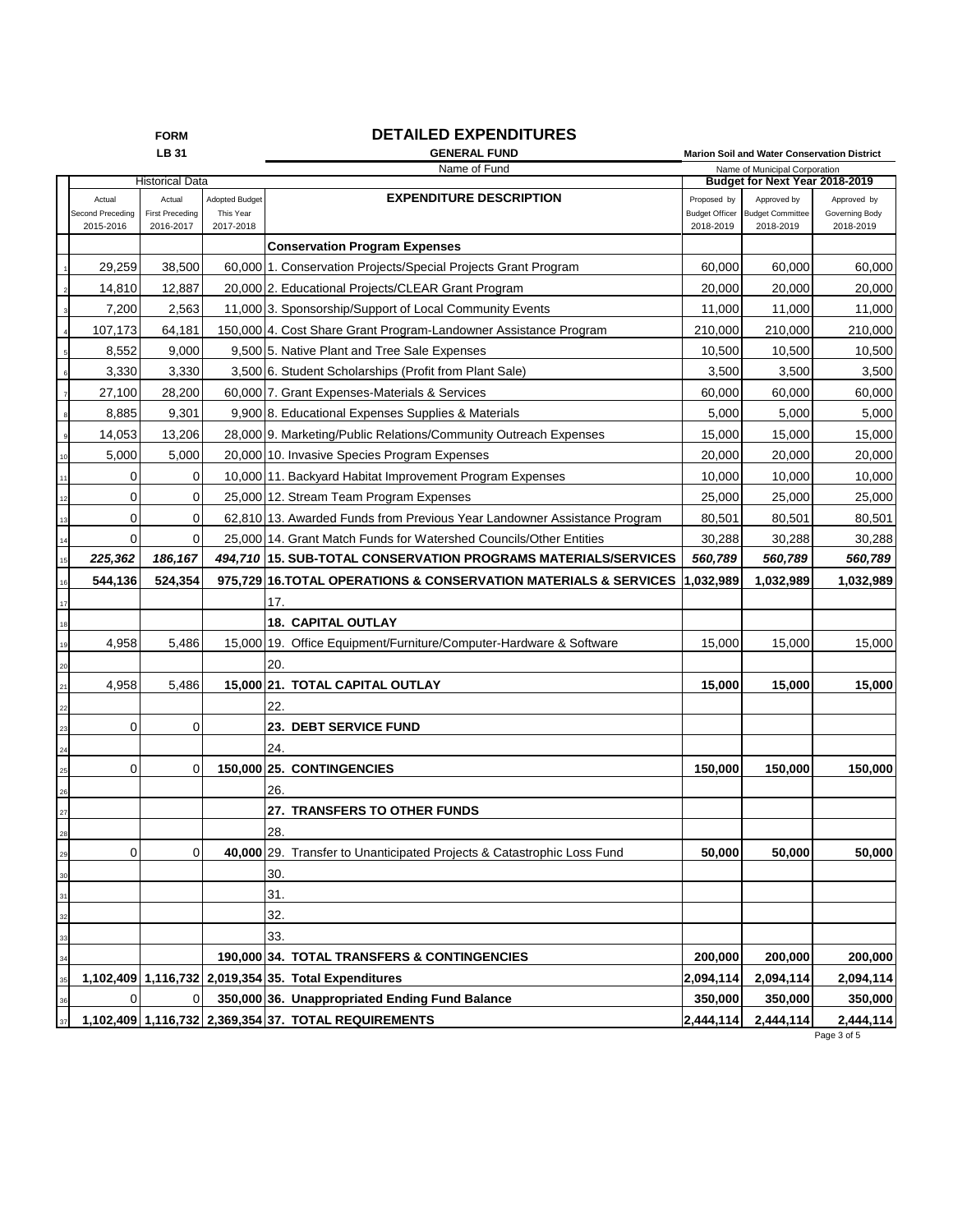**FORM LB-11 RESERVE FUND**

This fund is authorized and established by resolution / ordinance Year this reserve fund will be reviewed to be continued or abolished.<br>Number 030712B on March 7, 2012 7 2012 This reserve fund will be reviewed to be not be THIS TURIS AUTOMETRIS AND THE TRANSPORTED AND REQUIREMENTS Date can not be more that 10 years after establishment.<br>
for the following specified purposes:<br> **Review Year 2018** 

for the following specified purposes: **Review Year 2018** Unanticipated Projects and Catastrophic Loss **UNANTICIPATED PROJECTS AND CATASTROPHIC LOSS RESERVE FUND Marion Soil and Water Conservation District**

|                |                  |                        |                | Name of Fund                                          | Name of Municipal Corporation  |                                 |                |
|----------------|------------------|------------------------|----------------|-------------------------------------------------------|--------------------------------|---------------------------------|----------------|
|                |                  |                        |                |                                                       | Budget for Next Year 2018-2019 |                                 |                |
|                | Actual           | Actual                 | Adopted Budget | <b>DESCRIPTION</b>                                    | Proposed by                    | Approved by                     | Approved by    |
|                | Second Preceding | <b>First Preceding</b> | This Year      | RESOURCE AND REQUIREMENTS                             |                                | Budget Officer Budget Committee | Governing Body |
|                | 2015-2016        | 2016-2017              | 2017-2018      | <b>RESOURCES</b>                                      | 2018-2019                      | 2018-2019                       | 2018-2019      |
|                |                  |                        |                | <b>Beginning Fund Balance:</b>                        |                                |                                 |                |
|                | 879,900          | 886,932                | 899,388 1.     | Cash on hand* or                                      | 960,222                        | 960,222                         | 960,222        |
|                |                  |                        |                | Working capital *                                     |                                |                                 |                |
|                |                  |                        |                | Previously levied taxes estimated to be received      |                                |                                 |                |
|                |                  |                        |                | Earning from temporary investments                    |                                |                                 |                |
|                | $\Omega$         | $\mathbf 0$            | 40,000 5.      | <b>Transferred from Genral Fund</b>                   | 50,000                         | 50,000                          | 50,000         |
|                |                  |                        |                | <b>Federal and Local Grants</b><br>6.                 |                                |                                 |                |
|                | 7,032            | 12,432                 | 13,000 7.      | Interest income                                       | 24,000                         | 24,000                          | 24,000         |
|                |                  |                        |                | Miscellaneous income<br>8.                            |                                |                                 |                |
|                | 886,932          | 899,364                |                | 952,388 9. Total resources, except taxes to be levied | 1,034,222                      | 1,034,222                       | 1,034,222      |
| 10             | $\Omega$         | $\Omega$               |                | 0 10. Taxes necessary to balance                      |                                |                                 |                |
| 11             |                  |                        |                | 11. Taxes collected in year levied                    |                                |                                 |                |
| 12             | 886,932          | 899.364                |                | 952,388 12 TOTAL RESOURCES                            | 1,034,222                      | 1,034,222                       | 1,034,222      |
|                |                  |                        |                | <b>REQUIREMENTS</b>                                   |                                |                                 |                |
|                | $\mathbf 0$      | $\mathbf 0$            |                | 476,1941. Unanticipated Projects                      | 517,111                        | 517,111                         | 517,111        |
|                | $\Omega$         | $\Omega$               |                | 476,194 2. Catastrophic Loss                          | 517.111                        | 517.111                         | 517,111        |
|                |                  |                        |                | 3.                                                    |                                |                                 |                |
|                |                  |                        |                | 4.                                                    |                                |                                 |                |
|                |                  |                        |                | 5.                                                    |                                |                                 |                |
|                |                  |                        |                | 6.                                                    |                                |                                 |                |
|                |                  |                        |                | 7.                                                    |                                |                                 |                |
|                |                  |                        |                | 8.                                                    |                                |                                 |                |
| $\overline{9}$ |                  |                        |                | 9.                                                    |                                |                                 |                |
| 10             |                  |                        |                | 10.                                                   |                                |                                 |                |
| 11             |                  |                        |                | 11.                                                   |                                |                                 |                |
| 12             |                  |                        |                | 12.                                                   |                                |                                 |                |
| 13             |                  |                        |                | 13.                                                   |                                |                                 |                |
| 14             |                  |                        |                | 14.                                                   |                                |                                 |                |
| 15             | $\Omega$         | $\Omega$               |                | 0115 TOTAL TRANSFER TO GENERAL FUND                   | $\Omega$                       | $\Omega$                        | $\mathbf 0$    |
| 16             | 0                | $\mathbf 0$            |                | 016. RESERVED FOR FUTURE EXPENDITURES                 | $\Omega$                       | U                               | $\Omega$       |
| 17             | 0                | $\mathbf{0}$           |                | 952.388 17. TOTAL REQUIREMENTS                        | 1,034,222                      | 1,034,222                       | 1,034,222      |

\*Includes Unappropriated Balance budgeted last year. Page 4 of 5